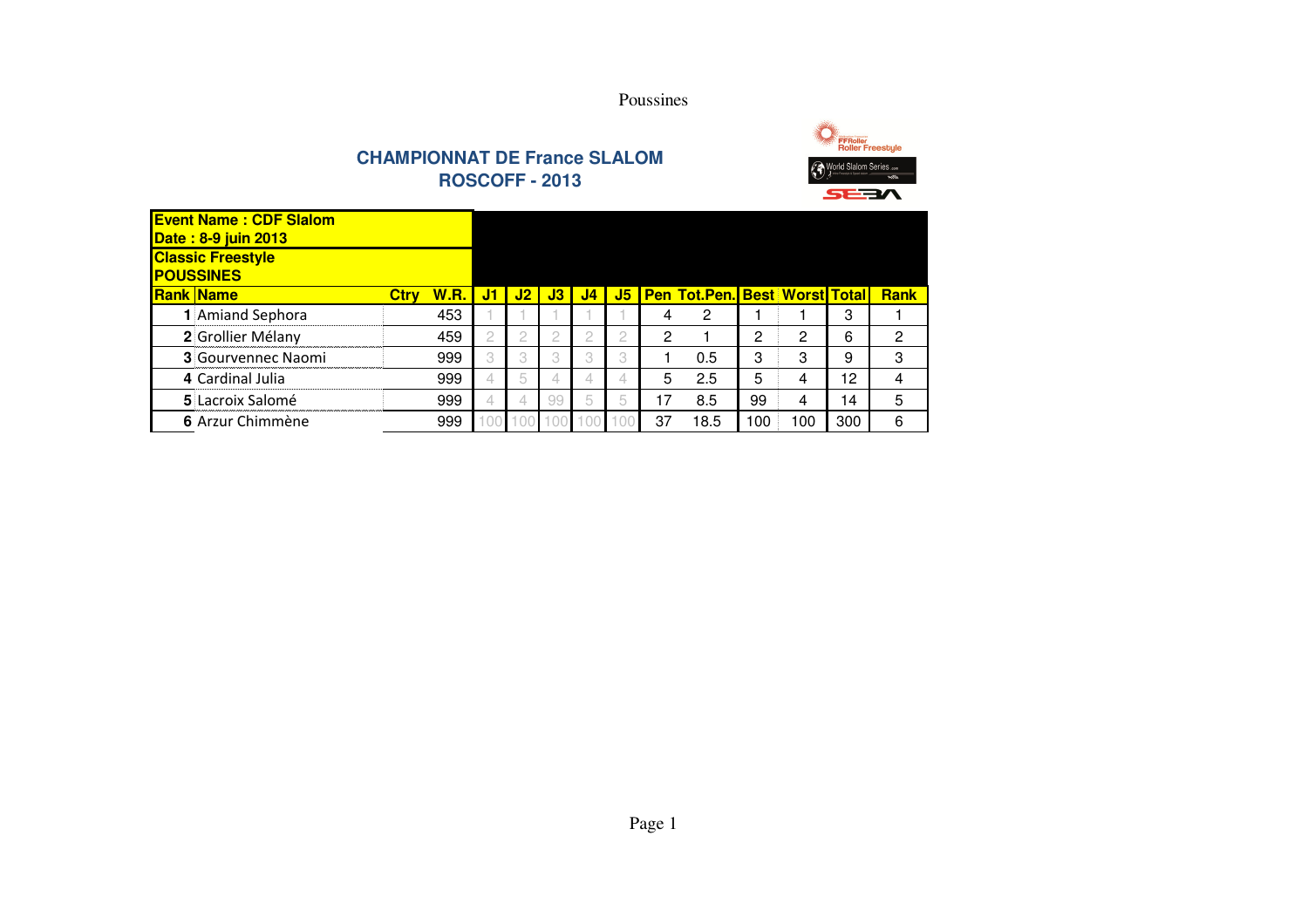



|                 | <b>Event Name: CDF Slalom</b><br><b>Date: 8-9 juin 2013</b> |             |             |    |          |    |                |   |    |                                  |     |     |     |             |
|-----------------|-------------------------------------------------------------|-------------|-------------|----|----------|----|----------------|---|----|----------------------------------|-----|-----|-----|-------------|
| <b>POUSSINS</b> | <b>Classic Freestyle</b>                                    |             |             |    |          |    |                |   |    |                                  |     |     |     |             |
|                 | <b>Rank Name</b>                                            | <b>Ctrv</b> | <b>W.R.</b> | J1 | J2       | J3 | J <sub>4</sub> |   |    | J5 Pen Tot.Pen. Best Worst Total |     |     |     | <b>Rank</b> |
|                 | 1 Bouchain Guillaume                                        |             | 589         |    |          |    |                |   | 8  | 4                                |     |     | 3   |             |
|                 | <b>2</b> Merceron Alex                                      |             | 905         |    | 2        |    |                |   |    | 0.5                              | З   | 2   | 7   | 2           |
|                 | 3 Menard Rémi                                               |             | 619         |    | 3        |    | 5              |   | 6  | 3                                | 5   | 2   | 8   | 3           |
|                 | 4 Prezeau Benoît                                            |             | 631         | 5  | 5        | 4  | 4              | 3 | 3  | 1.5                              | 5   | 3   | 13  | 4           |
|                 | <b>5</b> Blin Alexis                                        |             | 865         |    | 4        | 5  | 3              | 5 | 6  | 3                                | 5   | 3   | 13  | 4           |
|                 | 6 Gallant Balthazar                                         |             | 999         | 00 | $\Omega$ |    | $\Omega$       |   | 21 | 10.5                             | 100 | 100 | 300 | 6           |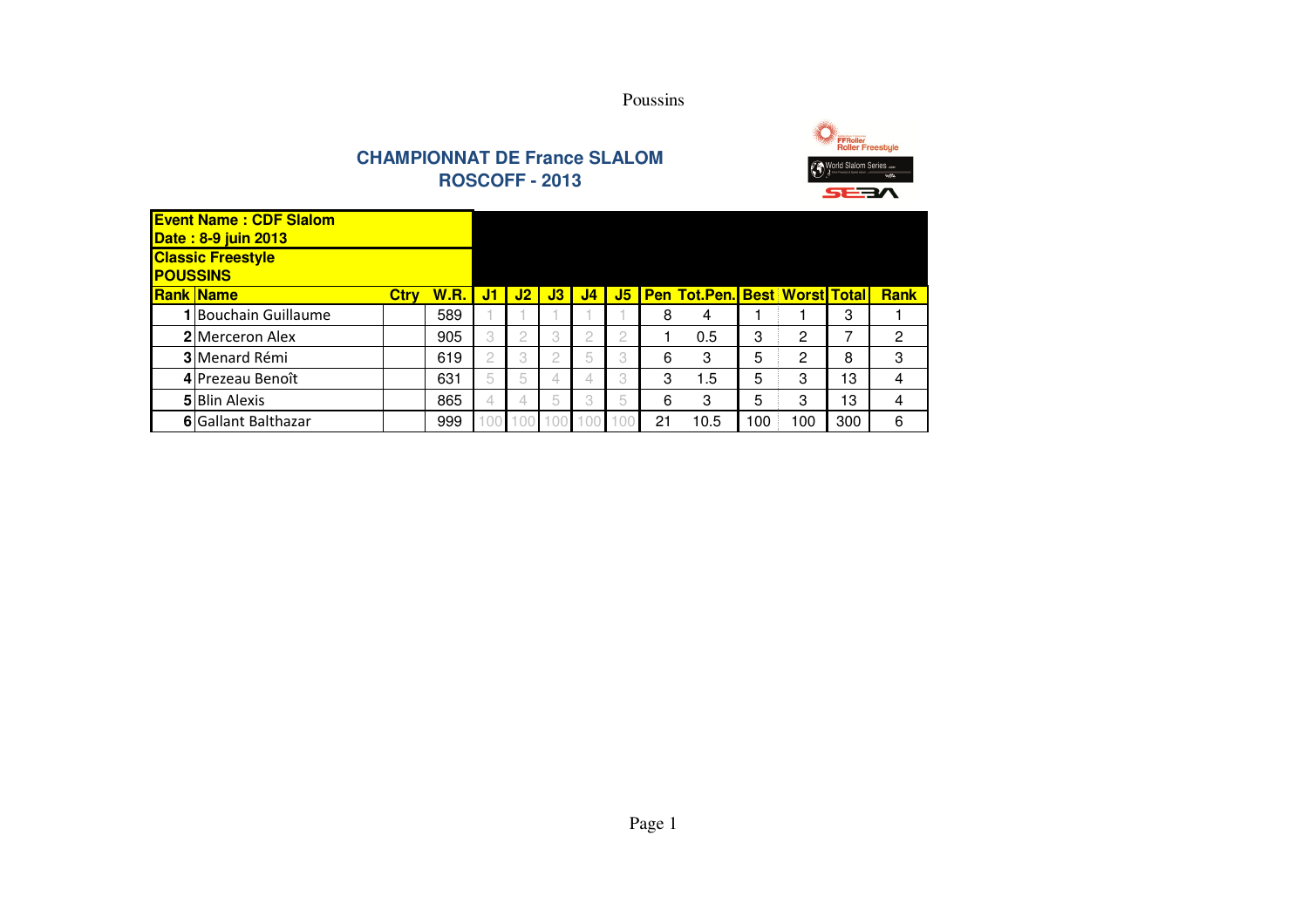



FFRoller<br>Roller Freestyle SEEN

| <b>Event Name: CDF Slalom</b><br><b>Date: 8-9 juin 2013</b> |             |             |    |    |    |                |    |    |                                      |   |   |    |             |
|-------------------------------------------------------------|-------------|-------------|----|----|----|----------------|----|----|--------------------------------------|---|---|----|-------------|
| <b>Classic Freestyle</b><br><b>BENJAMINS</b>                |             |             |    |    |    |                |    |    |                                      |   |   |    |             |
| <b>Rank Name</b>                                            | <b>Ctrv</b> | <b>W.R.</b> | J1 | J2 | J3 | J <sub>4</sub> | J5 |    | <b>Pen Tot.Pen. Best Worst Total</b> |   |   |    | <b>Rank</b> |
| <b>1</b> Farthoat Romain                                    |             | 166         |    |    |    |                |    | 10 | 5                                    | 2 |   | 3  |             |
| 2 Rayer Yoan                                                |             | 788         |    | 2  |    | 2              |    | 5  | 2.5                                  | 2 |   | 6  | 2           |
| <b>3</b> Marechal Etienne                                   |             | 609         | 4  | 6  | 3  | 3              | 3  | 14 | 7                                    | 6 | 3 | 10 | 3           |
| 4 Elias Yoann                                               |             | 523         | 3  | 4  | 4  | 4              | 4  | 5  | 2.5                                  | 4 | 3 | 12 | 4           |
| 5 Bressy Hugo                                               |             | 845         | 5  | 3  | 5  | 5              | 6  | 0  | $\Omega$                             | 6 | З | 15 | 5           |
| 6 Bremaud Mattéo                                            |             | 858         | 6  | 5  | 6  |                | 5  | 7  | 3.5                                  |   | 5 | 17 | 6           |
| 7 Van Overloop Hannes                                       |             | 999         |    | 8  |    | 8              |    | 8  | 4                                    | 8 | 7 | 22 | ⇁           |
| <b>8</b> Delavault Thomas                                   |             | 842         |    |    |    | 6              |    |    | 5.5                                  | 8 | 6 | 23 | 8           |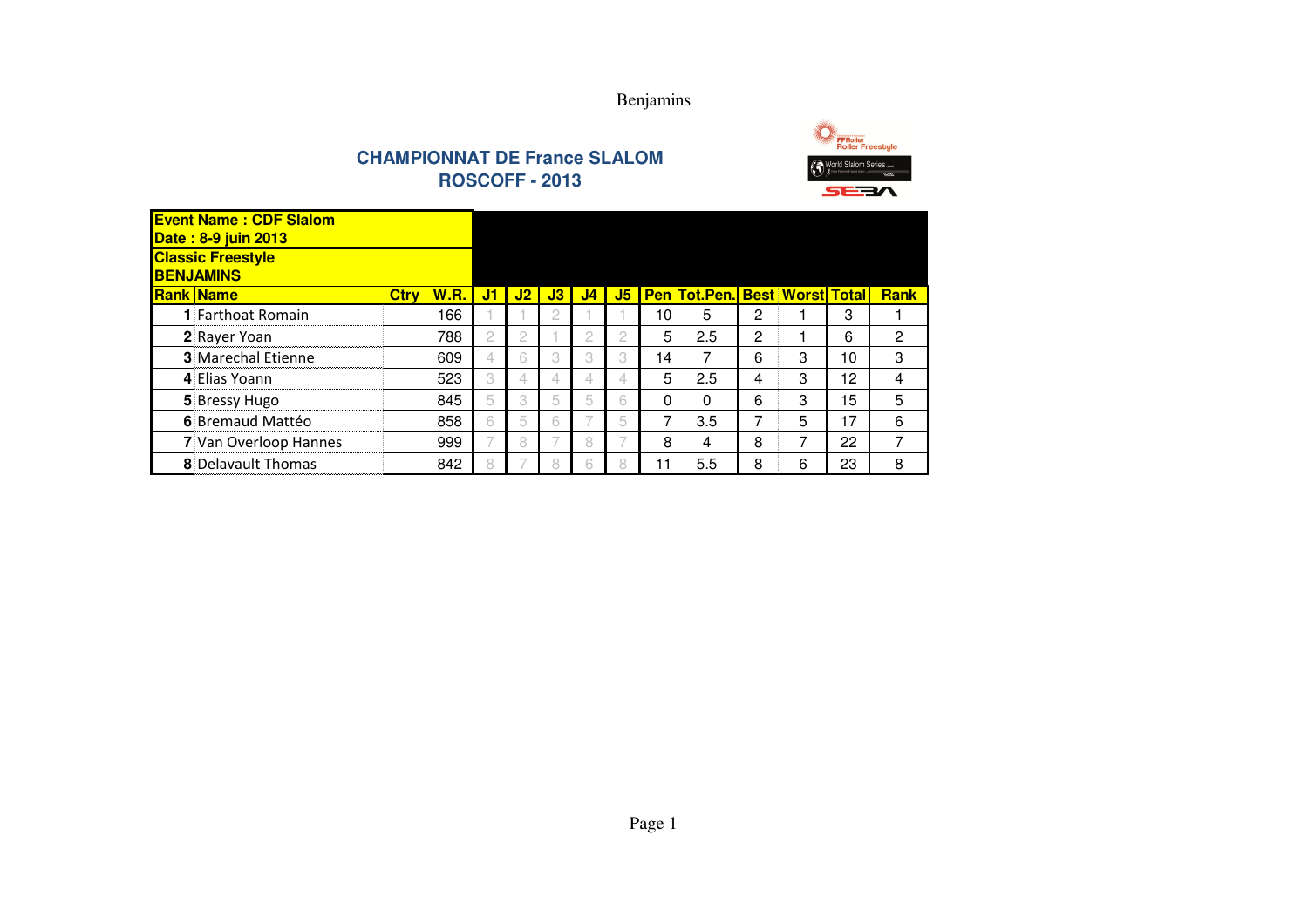Benjamines





#### Ctry W.R. J1 J2 J3 J4 J5 Pen Tot.Pen. Best Worst Total Rank **1** Granjon Lily Granjon Lily <sup>56</sup> <sup>1</sup> <sup>1</sup> <sup>1</sup> <sup>1</sup> <sup>1</sup> <sup>2</sup> <sup>1</sup> <sup>1</sup> <sup>1</sup> <sup>3</sup> <sup>1</sup> **2** Oguey Maudd 284 3 2 3 4 2 3 1.5 4 2 8 2 **3** Zanette Laura **447 2 4 4 3 5 4 2 5 2 11 3 4** Chagnaud Marie **443 5 5 2 5 3 2 1 5 2 13 4 5** Salmon Clémence <sup>444</sup>**4 4 3 7 6 4 2 1 7 3 14 5 6** Zerrouki Mina **6** Zerrouki Mina 297 6 7 5 7 6 2 1 7 5 19 6 **7** Tourneret Chloé 228 7 6 8 2 8 1 0.5 8 2 21 7 **8** Bellanger Lou<u>**u**</u> 199 9 8 5 8 10 1 0.5 10 5 25 8 **9** Bouquet Alix **9** Bouquet Alix **441 12 9 13 9 7 23 11.5 13 7 30 9 10** Bourdon Sara **10 August 11 A**46 **6** 7 9 14 14 9 **11 5.5 14 7 32 10 11** Paugam Anna **269 9 12 10 11 13 1 1 0.5 13 9 33 11 12** Bersoult Julie 2 Bersoult Julie 2 2 323 11 11 12 12 10 6 3 12 10 34 12 **13** Grall Justine **3** Grall Justine **439 14 15 11 10 12 19 9.5 15 10 37 13 14** Crenn Chloé <sup>999</sup>**9 13 13 9 13 14 5 2.5 14 9 39 14 15** Poussier Maelie <sup>999</sup> <sup>14</sup> <sup>13</sup> <sup>15</sup> <sup>100</sup> <sup>15</sup> <sup>9</sup> 4.5 <sup>100</sup> <sup>13</sup> <sup>44</sup> <sup>15</sup> **Event Name : CDF SlalomDate : 8-9 juin 2013Classic FreestyleBENJAMINESRank Name**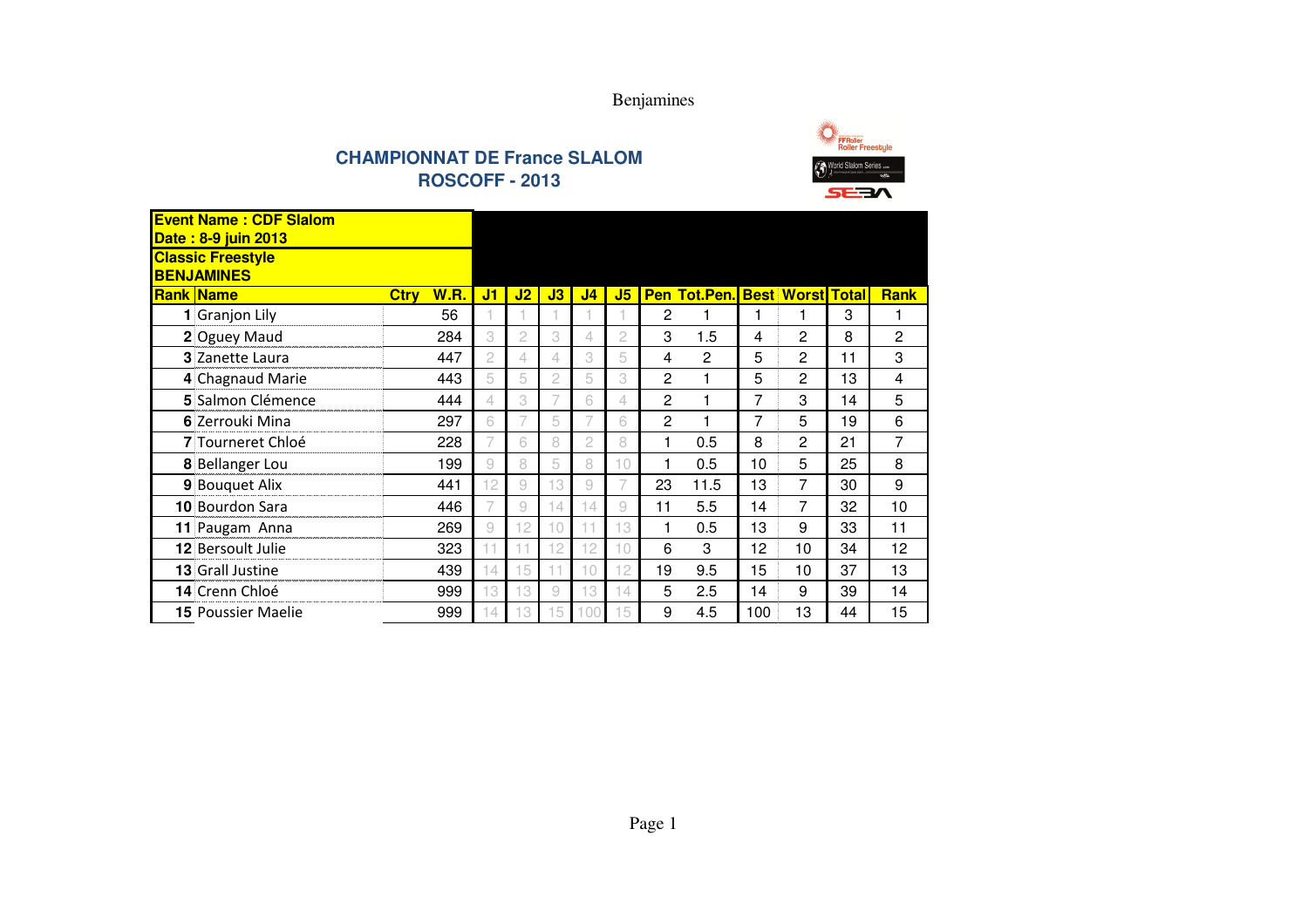





| <b>Event Name: CDF Slalom</b><br>Date: 8-9 juin 2013 |             |             |    |    |                |                |                |    |                                      |    |    |    |             |
|------------------------------------------------------|-------------|-------------|----|----|----------------|----------------|----------------|----|--------------------------------------|----|----|----|-------------|
| <b>Classic Freestyle</b><br><b>MINIMES FEMMES</b>    |             |             |    |    |                |                |                |    |                                      |    |    |    |             |
| <b>Rank Name</b>                                     | <b>Ctrv</b> | <b>W.R.</b> | J1 | J2 | J3             | J <sub>4</sub> | J5             |    | <b>Pen Tot.Pen. Best Worst Total</b> |    |    |    | <b>Rank</b> |
| 1 Dexheimer Loïs                                     |             | 231         |    |    | 3              | 6              |                | 3  | 1.5                                  | 6  |    | 5  |             |
| 2 Navion Kiara                                       |             | 413         | 2  | 2  | $\overline{c}$ |                | 5              | 3  | 1.5                                  | 5  |    | 6  | 2           |
| <b>3 Lacroix Lou-Anne</b>                            |             | 410         | 6  | 2  |                | 3              | $\mathfrak{2}$ | 3  | 1.5                                  | 7  | 2  | 11 | 3           |
| 4 Pedrero Tiffany                                    |             | 999         | 5  | 8  | 4              |                | 3              | 10 | 5                                    | 8  | 3  | 16 | 3           |
| 5 Oudot Perrine                                      |             | 258         | 3  | 6  |                | 8              | 4              | 3  | 1.5                                  | 8  |    | 13 | 4           |
| 6 Claris Charlotte                                   |             | 431         | 4  | 4  | 5              | 9              | 9              | 6  | 3                                    | 9  | 4  | 18 | 6           |
| 7 Pham-Van-Hue, Nahéma                               |             | 438         |    | 8  | 6              | $\overline{c}$ | 6              | 6  | 3                                    | 8  | 2  | 19 | 7           |
| 8 Moreno Laurine                                     |             | 418         |    | 5  | 9              | 5              | 8              | 4  | $\overline{2}$                       | 9  | 5  | 20 | 8           |
| 9 Corcinos Laetitia                                  |             | 420         | 9  |    | 8              | 4              |                | 9  | 4.5                                  | 9  | 4  | 22 | 9           |
| <b>10 Belin Mathilde</b>                             |             | 257         |    |    |                | 10             | 10             | 14 | 7                                    | 10 | 10 | 30 | 10          |

\* : correction MAJ le 12 juin 2013 par P.Célat.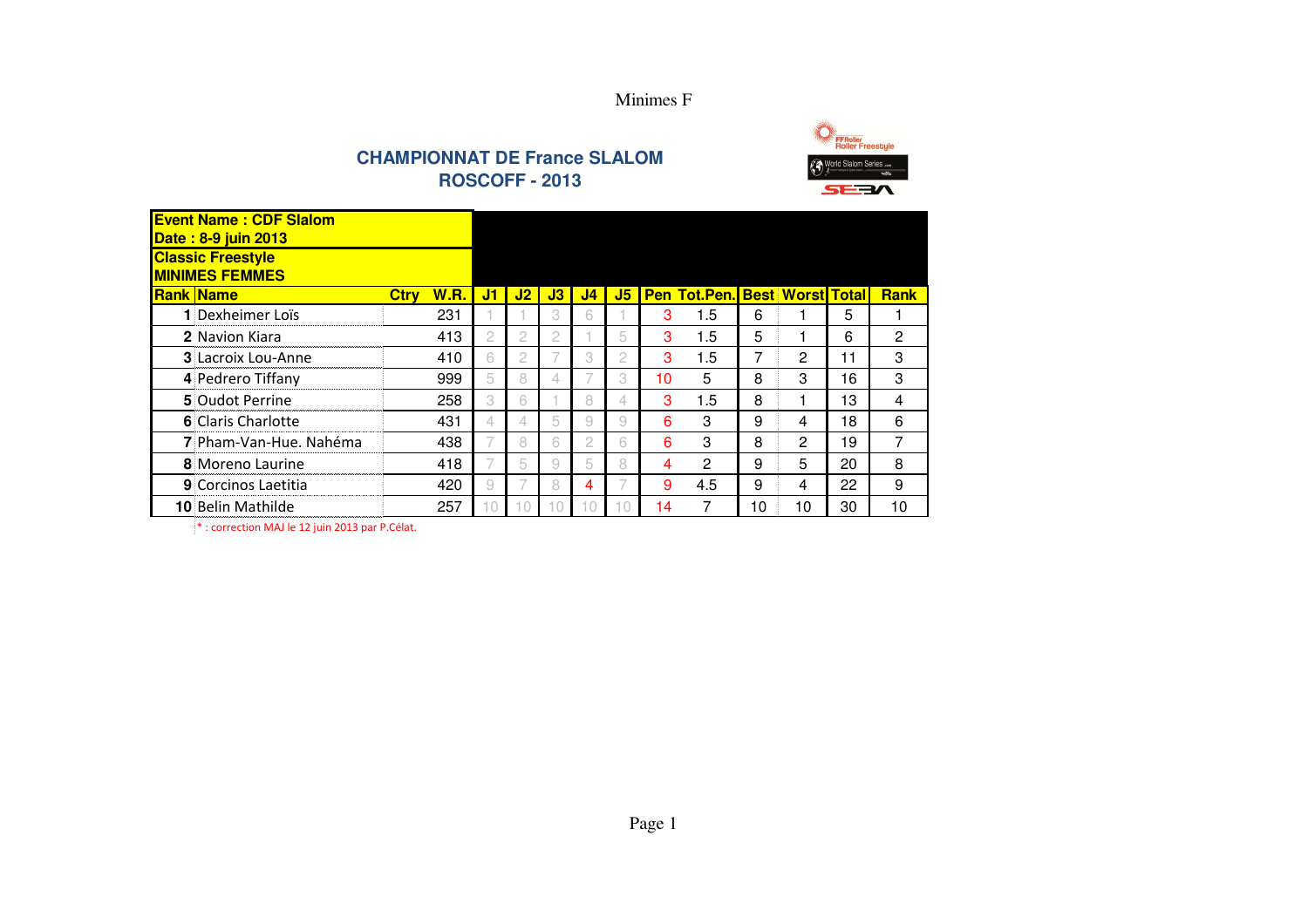



| <b>Event Name: CDF Slalom</b><br><b>Date: 8-9 juin 2013</b> |                            |                |    |    |                |    |                |                                      |    |   |    |             |
|-------------------------------------------------------------|----------------------------|----------------|----|----|----------------|----|----------------|--------------------------------------|----|---|----|-------------|
| <b>Classic Freestyle</b><br><b>MINIMES HOMMES</b>           |                            |                |    |    |                |    |                |                                      |    |   |    |             |
| <b>Rank Name</b>                                            | <b>W.R.</b><br><b>Ctrv</b> | J1             | J2 | J3 | J <sub>4</sub> | J5 |                | <b>Pen Tot.Pen. Best Worst Total</b> |    |   |    | <b>Rank</b> |
| <b>1 Menard Nathan</b>                                      | 230                        | $\mathfrak{2}$ | 2  |    |                |    | 10             | 5                                    | 2  |   | 4  |             |
| 2 Nicolao Ambroise                                          | 311                        |                |    | 3  | 4              | 2  | 2              | 1                                    | 4  |   | 6  | 2           |
| <b>3</b> Rutard Marius                                      | 702                        | 4              |    | 2  | 2              | 3  | 6              | 3                                    | 7  | 2 | 9  | 3           |
| 4 Nehache Mael                                              | 419                        | 3              | 3  | 4  | 3              | 4  | 3              | 1.5                                  | 4  | 3 | 10 | 4           |
| 5 Pujol Vincent                                             | 865                        | 5              | 4  | 5  | 6              | 6  | $\overline{2}$ | 1                                    | 6  | 4 | 16 | 5           |
| 6 Salmon Nicolas                                            | 729                        |                | 5  | 9  |                | 5  | 7              | 3.5                                  | 9  | 5 | 19 | 6           |
| 7 Bouchain Pierre                                           | 551                        | 8              | 8  | 6  | 5              |    | 15             | 7.5                                  | 8  | 5 | 21 | 7           |
| 8 Amiand Ismaël                                             | 368                        | 6              | 6  | 8  | 8              | 8  | 4              | 2                                    | 8  | 6 | 22 | 8           |
| <b>9 Thomas Romain</b>                                      | 786                        | 9              | 9  |    | 10             | 10 | 2              | 1                                    | 10 | 7 | 28 | 9           |
| <b>10 Delavault Yohan</b>                                   | 782                        | 10             | 10 |    | 9              | 9  | 17             | 8.5                                  | 10 | 9 | 29 | 10          |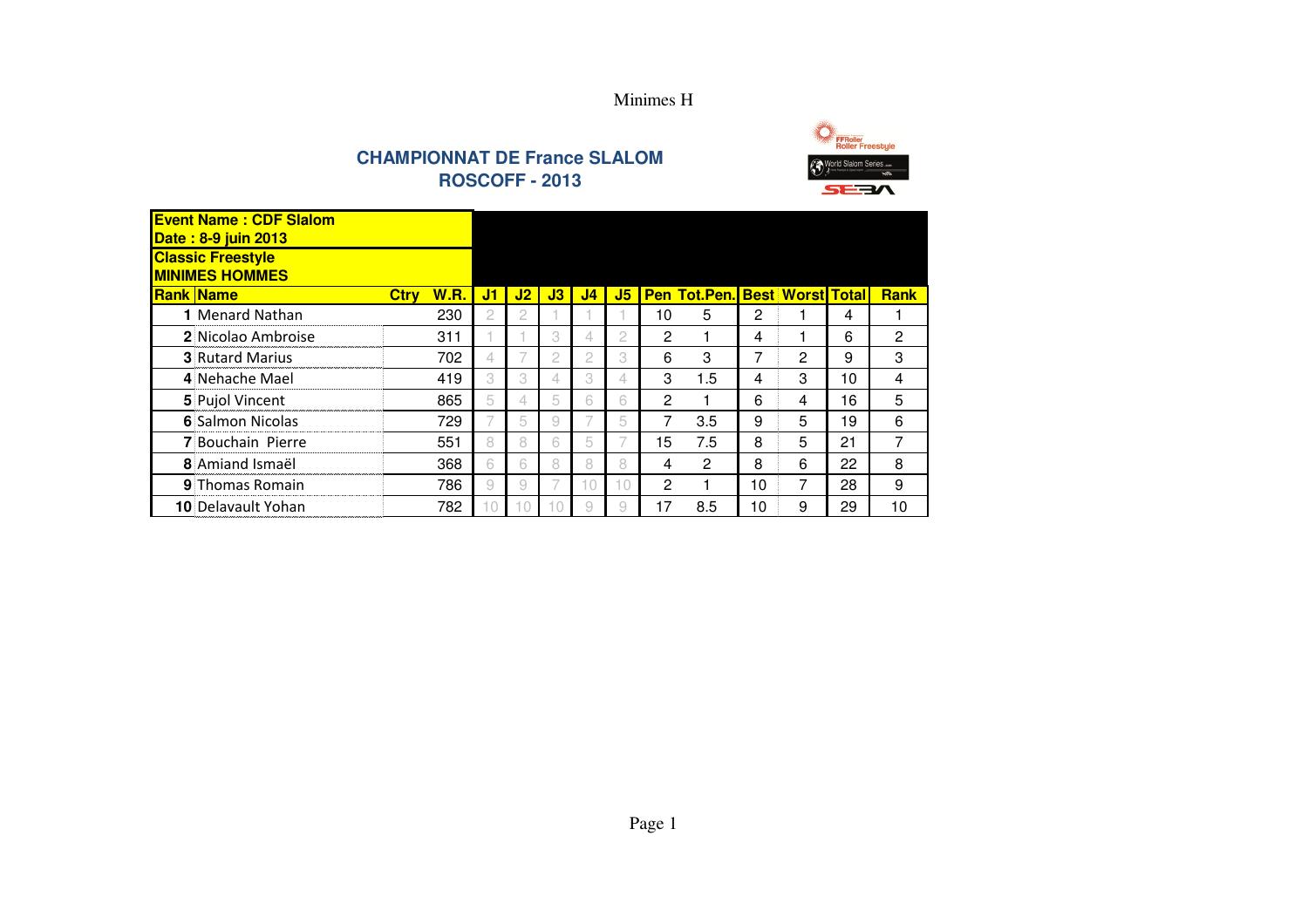

| <b>Event Name: CDF Slalom</b><br>Date: 8-9 juin 2013 |             |             |                |    |    |                |                |                |                          |    |                    |    |                |
|------------------------------------------------------|-------------|-------------|----------------|----|----|----------------|----------------|----------------|--------------------------|----|--------------------|----|----------------|
| <b>Classic Freestyle</b><br><b>CJS FEMMES</b>        |             |             |                |    |    |                |                |                |                          |    |                    |    |                |
| <b>Rank Name</b>                                     | <b>Ctry</b> | <b>W.R.</b> | J1             | J2 | J3 | J <sub>4</sub> | J5             |                | <b>Pen Tot.Pen. Best</b> |    | <b>Worst Total</b> |    | <b>Rank</b>    |
| 1 Granjon Zoé                                        |             | 5           |                |    |    |                |                | 3              | 1.5                      | 1  | 1                  | 3  |                |
| 2 Cochey-cahuzac Eva                                 |             | 28          | $\overline{c}$ | 2  | 2  | 2              | $\overline{c}$ |                | 0.5                      | 2  | $\overline{c}$     | 6  | $\overline{c}$ |
| <b>3</b> Autin Bettina                               |             | 134         | 4              | 3  | 3  | 5              | 3              | $\overline{2}$ | 1                        | 5  | 3                  | 10 | 3              |
| 4 Vidal Julie                                        |             | 298         | 3              | 4  | 4. | 3              | 5              | $\overline{2}$ |                          | 5  | 3                  | 11 | 4              |
| 5 Pham-Van-Hue, Salomé                               |             | 999         | 5              | 5  | 5  | 9              | 4              | 5              | 2.5                      | 9  | 4                  | 15 | 5              |
| 6 Dubernet Mallaury                                  |             | 81          | 6              | 9  | 9  | 6              | 6              | 4              | $\mathbf{c}$             | 9  | 6                  | 21 | 6              |
| 7 Inbaraj Gabrielle                                  |             | 230         | 7              | 6  |    | 7              | 9              | 1              | 0.5                      | 9  | 6                  | 21 | 6              |
| 8 Ingremeau Chloé                                    |             | 196         | 10             | 8  | 6  | 4              | 10             | 2              | 1                        | 10 | 4                  | 24 | 8              |
| 9 Nehache Léa                                        |             | 208         | 9              | 11 | 12 | 7              | 6              | 3              | 1.5                      | 12 | 6                  | 27 | 9              |
| 10 Saliba Anaïs                                      |             | 213         | 10             | 10 | 8  | 11             | 8              | 2              |                          | 11 | 8                  | 28 | 10             |
| 11 Conan Maëliss                                     |             | 47          | 8              |    | 10 | 12             | 13             | 15             | 7.5                      | 13 | 7                  | 30 | 11             |
| 12 Harter Joëlle                                     |             | 89          | 12             | 12 | 15 | 14             | 11             | 3              | 1.5                      | 15 | 11                 | 38 | 12             |
| <b>13</b> Pichon Nathalie                            |             | 116         | 14             | 14 | 14 | 10             | 12             | 8              | 4                        | 14 | 10                 | 40 | 13             |
| 14 Noël Romane                                       |             | 139         | 13             | 13 | 11 | 15             | 14             | 5              | 2.5                      | 15 | 11                 | 40 | 13             |
| 15 Bellec Audrey                                     |             | 165         | 15             | 15 | 13 | 13             | 15             | 8              | 4                        | 15 | 13                 | 43 | 15             |